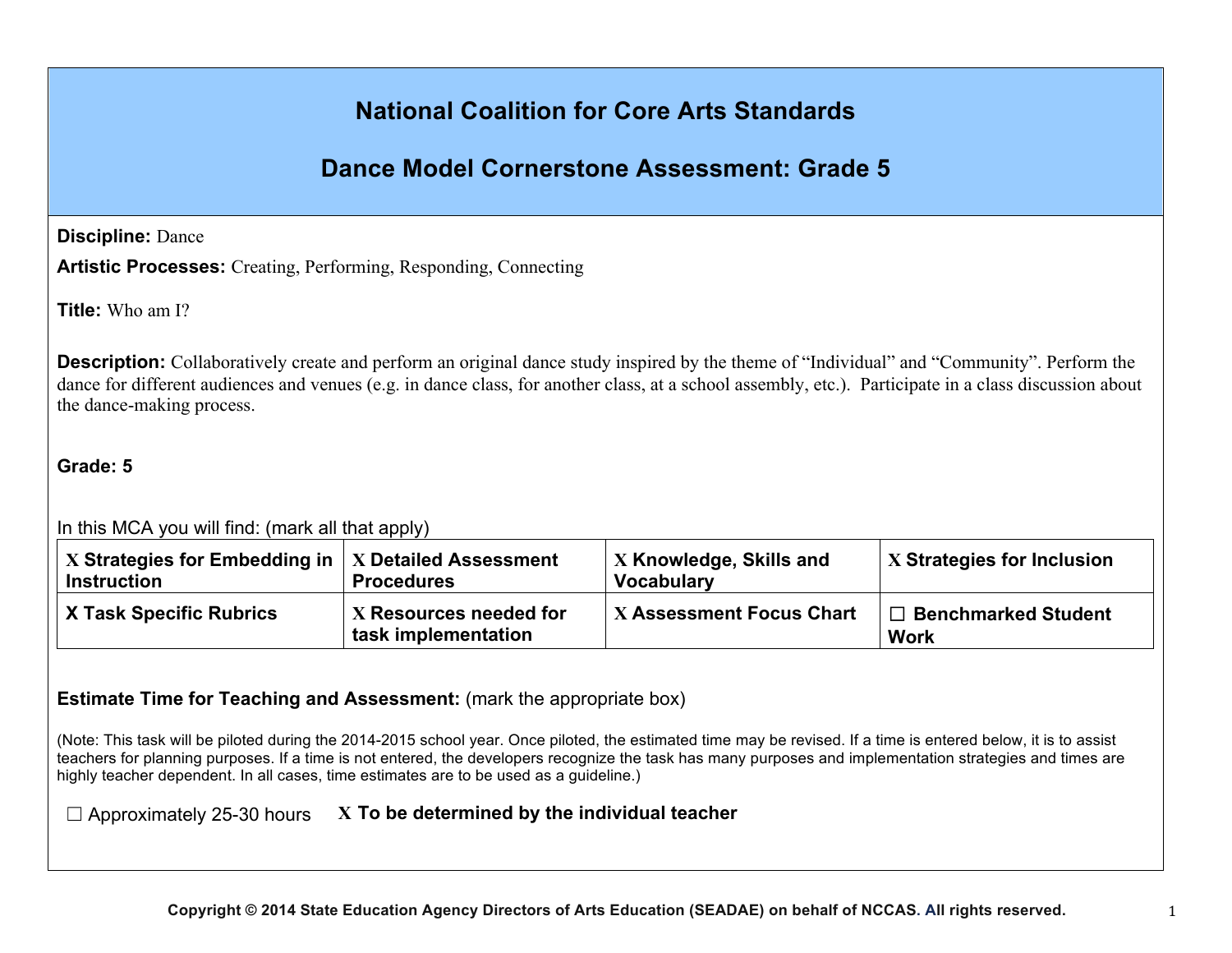**Strategies for Embedding in Instruction** *[possible sequence & strategies to embed Model Cornerstone Assessment within a classroom unit]*

#### **Part I. Individual Self Portrait Solo**

Task 1.1: Brainstorm words that best describe you. Explore how these words can be expressed in movement in various ways. Select favorite words and corresponding movements and create a draft of a danced self-portrait. Discuss how the movements communicate non-verbally. Document your process in a journal entry. Creating: Explore

a. Build content for choreography using several stimuli (for example, music/sound, text, objects, images, notation, observed dance, experiences, literary forms, natural phenomena, current news, social events).

b. Construct and solve multiple movement problems to develop choreographic content.

Creating: Plan

b. Develop a dance study by selecting a specific movement vocabulary to communicate a main idea. Discuss how the dance communicates non-verbally.

Task 1.2: Give a list of your selected words to a partner. Perform your draft self-portrait for your partner. Gather feedback on how clearly the movement reflects your chosen words. Apply feedback to further clarify your self-portrait. Explain movement choices and refinements in a journal entry. Creating: Revise

a. Explore through movement the feedback from others to expand choreographic possibilities for a short dance study that communicates artistic intent. Explain the movement choices and refinements.

Task 1.3: Extend and develop your solo by modifying the movement in two different ways using the elements of dance. In a journal entry, note reasons for movement choices. Perform your revised solo for the class and be prepared to explain how you applied the earlier feedback to improve your solo. Record revised solo. Creating: Plan

a. Manipulate or modify a variety of choreographic devices to expand choreographic possibilities and develop a main idea. Explain reasons for movement choices. Creating: Revise

a. Explore through movement the feedback from others to expand choreographic possibilities for a short dance study that communicates artistic intent. Explain the movement choices and refinements.

b. Record changes in a dance sequence through writing, symbols, or a form of media technology.

#### Part 2.Community

Task 2.1: With your classmates, discuss and chart the term "community." Identify and describe the different communities to which you belong. Conduct research on your community. Bring back a movement, step, or phrase that is done by members of your community or that expresses something about your community. Explain how this movement reflects the people, attitudes and values of your community. Working with a small group, teach community movements to each other. Provide feedback to group members to assist in learning movements.

Performing: Embody

c. Collaborate with peer ensemble members to repeat sequences, synchronize actions, and refine spatial relationships to improve performance quality. Apply feedback from others to establish personal performance goals.

Task 2.2: In your small groups use the various community movements to create a dance study that represents your group as a collective community. Creating: Explore

a. Build content for choreography using several stimuli (for example, music/sound, text, objects, images, notation, observed dance, experiences, literary forms, natural phenomena, current news, social events).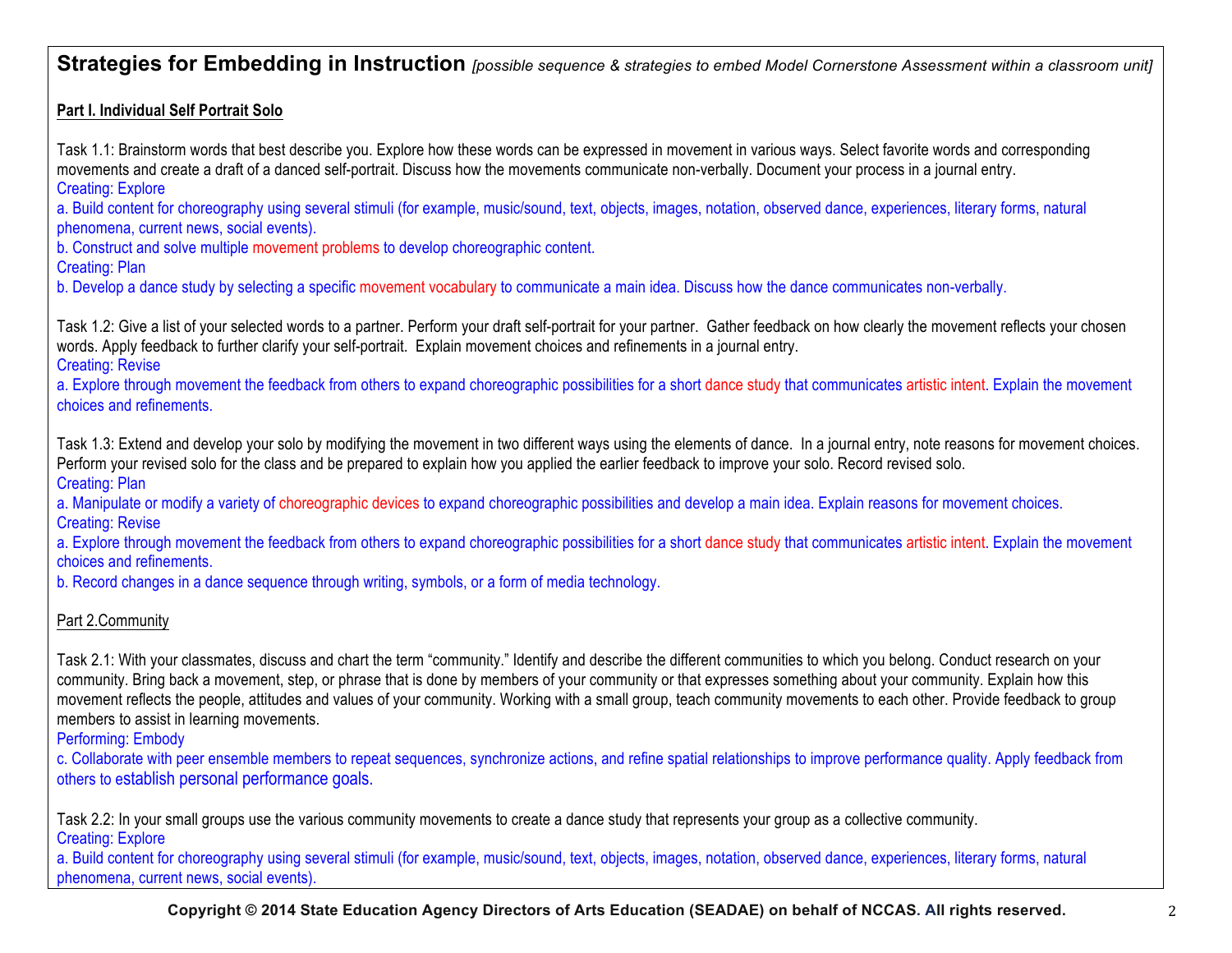b. Construct and solve multiple movement problems to develop choreographic content. Creating: Plan

b. Develop a dance study by selecting a specific movement vocabulary to communicate a main idea. Discuss how the dance communicates non-verbally.

#### Part 3.Individual and Community

Task 3.1: In your small groups discuss the focusing question, "How can you create a group dance piece that communicates the idea of Individual and Community?" Consider how different groupings and spatial formations can be used to convey your meaning. Experiment with various ways to structure your dance, using your self-portrait solo material and your group's community phrase.

Creating: Plan

a. Manipulate or modify a variety of choreographic devices to expand choreographic possibilities and develop a main idea. Explain reasons for movement choices. b. Develop a dance study by selecting a specific movement vocabulary to communicate a main idea. Discuss how the dance communicates non-verbally.

Task 3.2: View, make notes and analyze in discussion with your groups, how a professional choreographer uses movement elements to contrast group and individual sections (e.g., View the first section of Alvin Ailey's "Revelations"). Compare and contrast the performers' movement qualities when they dance individually and when they dance in a communal group.

Responding: Interpret

a. Interpret meaning in a dance based on its movements. Explain how the movements communicate the main idea of the dance using basic dance terminology.

Task 3.3: Apply new ideas from the video analysis to develop and extend your group's dance to communicate the particular way your group views the relationship between Individual and Community. Select music or sound accompaniment that will best support your choreography and integrate the music or sound with the choreography. Document revised dance.

Creating: Revise

a. Explore through movement the feedback from others to expand choreographic possibilities for a short dance study that communicates artistic intent. Explain the movement choices and refinements.

b. Record changes in a dance sequence through writing, symbols, or a form of media technology.

Performing: Present

a. Demonstrate the ability to adapt dance to alternative performance venues by modifying spacing and movements to the performance space.

b. Identify, explore, and select production elements that heighten and intensify the artistic intent of a dance and are adaptable for various performance spaces.

Task 3.4: Practice your dance so you can perform it with confidence, accuracy, clarity, and expressiveness. Pay attention to your performance quality and your ensemble awareness so you can most effectively communicate your meaning to an audience. Keep a journal of your personal improvement throughout the practice/refinement phase of the work.

Performing: Embody

a. Recall and execute a series of dance phrases using fundamental dance skills (for example, alignment, coordination, balance, core support, kinesthetic awareness, clarity of movement).

b. Demonstrate safe body-use practices during technical exercises and movement combinations. Discuss how these practices, along with healthful eating habits, promote strength, flexibility, endurance and injury prevention.

c. Collaborate with peer ensemble members to repeat sequences, synchronize actions, and refine spatial relationships to improve performance quality. Apply feedback from others to establish personal performance goals.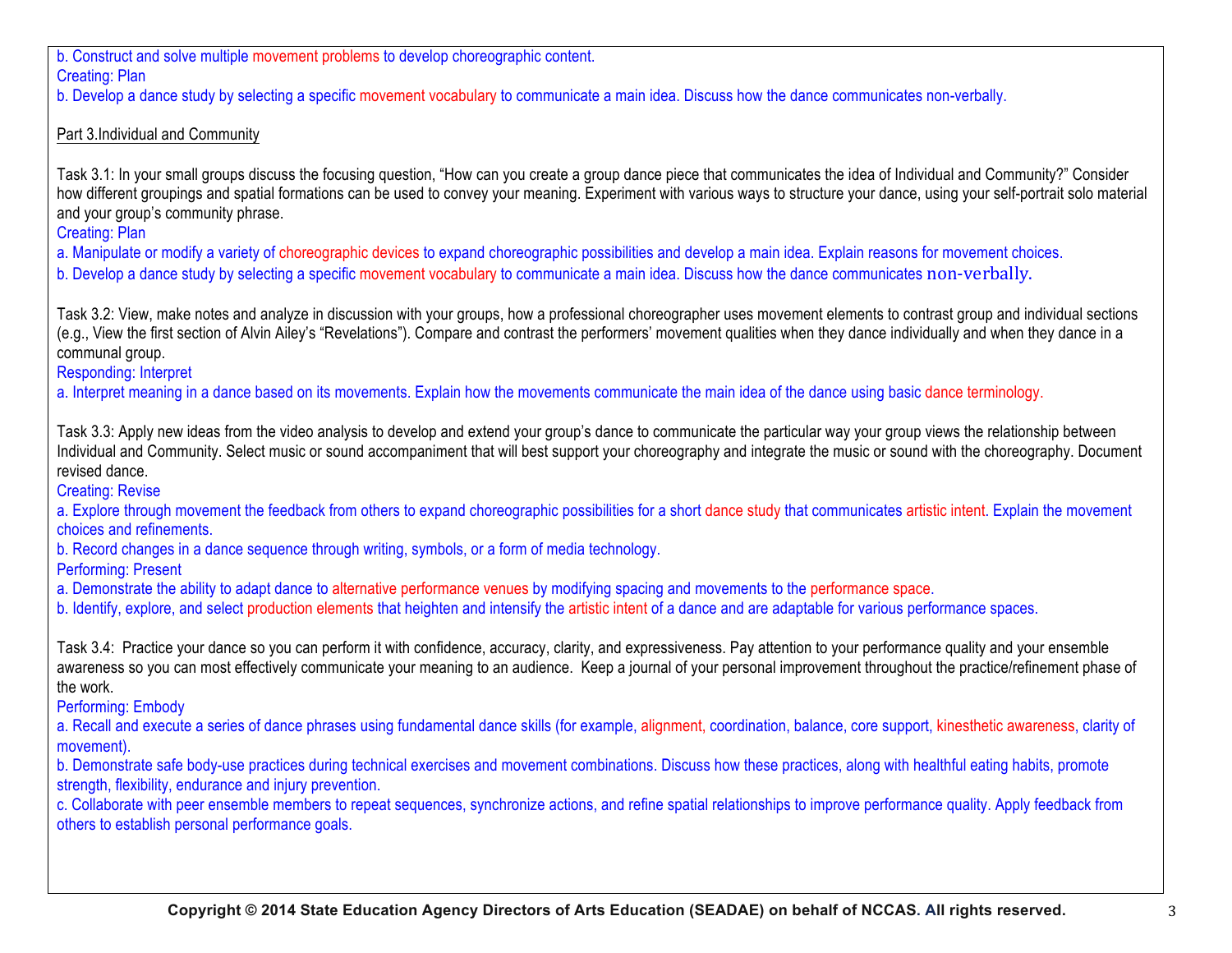Task 3.5: Prepare to perform the completed dance through practice and attention to details of performance and preparation. Perform the dance for different audiences (e.g. in dance class, for another class, at a school assembly, etc.). Record/document performance.

Performing: Present

a. Demonstrate the ability to adapt dance to alternative performance venues by modifying spacing and movements to the performance space.

Performing: Embody a. Recall and execute a series of dance phrases using fundamental dance skills (for example, alignment, coordination, balance, core support, kinesthetic awareness, clarity of movement).

b. Demonstrate safe body-use practices during technical exercises and movement combinations. Discuss how these practices, along with healthful eating habits, promote strength, flexibility, endurance and injury prevention.

c. Collaborate with peer ensemble members to repeat sequences, synchronize actions, and refine spatial relationships to improve performance quality. Apply feedback from others to establish personal performance goals.

Creating: Revise

b. Record changes in a dance sequence through writing, symbols, or a form of media technology.

Task 3.6: Take part in an informal post performance discussion focused around the following:

- o How does the dance represent values, experiences, or beliefs of the individual and the community?
- o Describe what and how movement characteristics communicate ideas, perspectives and artistic intent. Use basic dance terminology to describe characteristics that make a dance artistic and meaningful.
- $\circ$  Compare the two experiences of improvising/dancing as an individual and dancing in a communal group

## Responding: Analyze

- a. Find meaning or artistic intent from the patterns of movement in a dance work.
- Responding: Critique

a. Define the characteristics of dance that make a dance artistic and meaningful. Relate them to the elements of dance in genres, styles, or cultural movement practices. Use basic dance terminology to describe characteristics that make a dance artistic and meaningful.

Connecting: Synthesize

a. Compare two dances with contrasting themes. Discuss feelings and ideas evoked by each. Describe how the themes and movements relate to points of view and experiences.

**Detailed Assessment Procedures** *[clear outline of procedures necessary to obtain comparable work from multiple teachers i.e., coding and file format for preservation of student work (mp3, PDF), etc.]*

Assessment Expectations:

- A. Students should receive instruction that builds on previous knowledge and skills prior to beginning the assessment.
- B. Knowledge and skills in this assessment should be taught in the classroom.
- C. Students should have adequate opportunity and time to learn what is expected of them.
- D. Expectations for learning should be clearly stated for students prior to beginning the assessments.
- E. Students should have many opportunities to demonstrate what they have learned and to work through difficulties they may experience.
- F. Assessment should represent what has been taught or should have been taught.
- G. Student work has been defined in task
- H. Documentation of the process is encouraged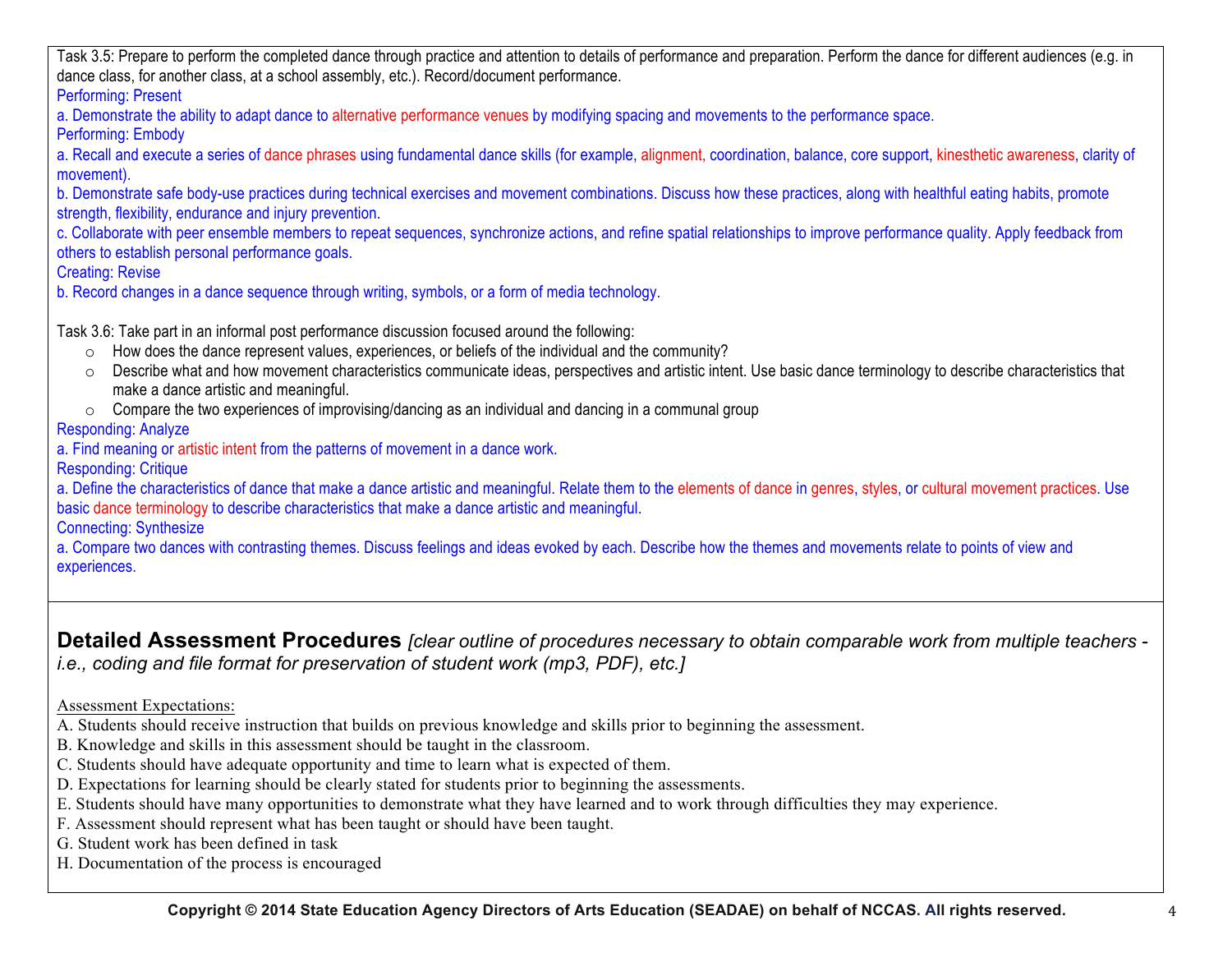Assessment Administration:

A. The teacher should read or present all assessment materials, including glossaries, criteria lists or rubrics, and task prompts, to students prior to beginning the assessment to ensure that the assessment is implemented uniformly.

- B. Students should receive MCA task sheets, glossaries, criteria lists or rubrics, and any other beneficial supporting materials prior to beginning the assessment.
- C. Teachers should check for understanding and answer clarifying questions students may have about the assessment.
- D. Accommodations based on IEPs or 504 plans should be strictly adhered to at all times
- E. Teachers should demonstrate all appropriate and required uses of materials and processes prior to allowing students to begin the assessments.
- F. At all times during the administration of the assessments, safety and adequate supervision should be a high priority with attention being given to adhering to
- all school, district, and state policies and procedures.
- G. Students learning must be assessed based on identified criteria.
- H. When students work collaboratively, both individual and collective assessment of learning should be done.
- I. Students must be provided with adequate time to complete all components of the assessment.
- J. Feedback about individual performances should be provided to all students during and at the completion of assessments.
- I. Revision of student work provides powerful learning

**Knowledge, Skills and Vocabulary** *[focusing on concepts required to successfully complete the task]*

## **Key Vocabulary ~ SEE KEY VOCABULARY WORDS IN RED**

## **Knowledge and Skills**

## *Students will:*

- o Develop, select and apply a range of strategies for exploring/improvisation
- o Acquire observational and analysis skills
- o Apply and give feedback for revising choreography
- o Gain knowledge and application of movement elements
- o Replicate, recall and retain movement sequences
- o Understand compositional knowledge such as sequencing and structuring
- o Gain knowledge and application of anatomical principles and dance skills
- o Demonstrate Dance Literacy
- o Demonstrate knowledge of space, relationships and dance structures

| <b>Common Core</b>                                              | 21st Century Skills                                |
|-----------------------------------------------------------------|----------------------------------------------------|
| Demonstrate knowledge of research skills                        | Creativity and innovation                          |
| Apply communication skills                                      | <sup>1</sup> Critical Thinking and problem-solving |
| Demonstrate ability to cite textual evidence                    | Communication and collaboration                    |
| Ability to attend to precision                                  |                                                    |
| Ability to make sense of problems and persevere in solving them |                                                    |
|                                                                 |                                                    |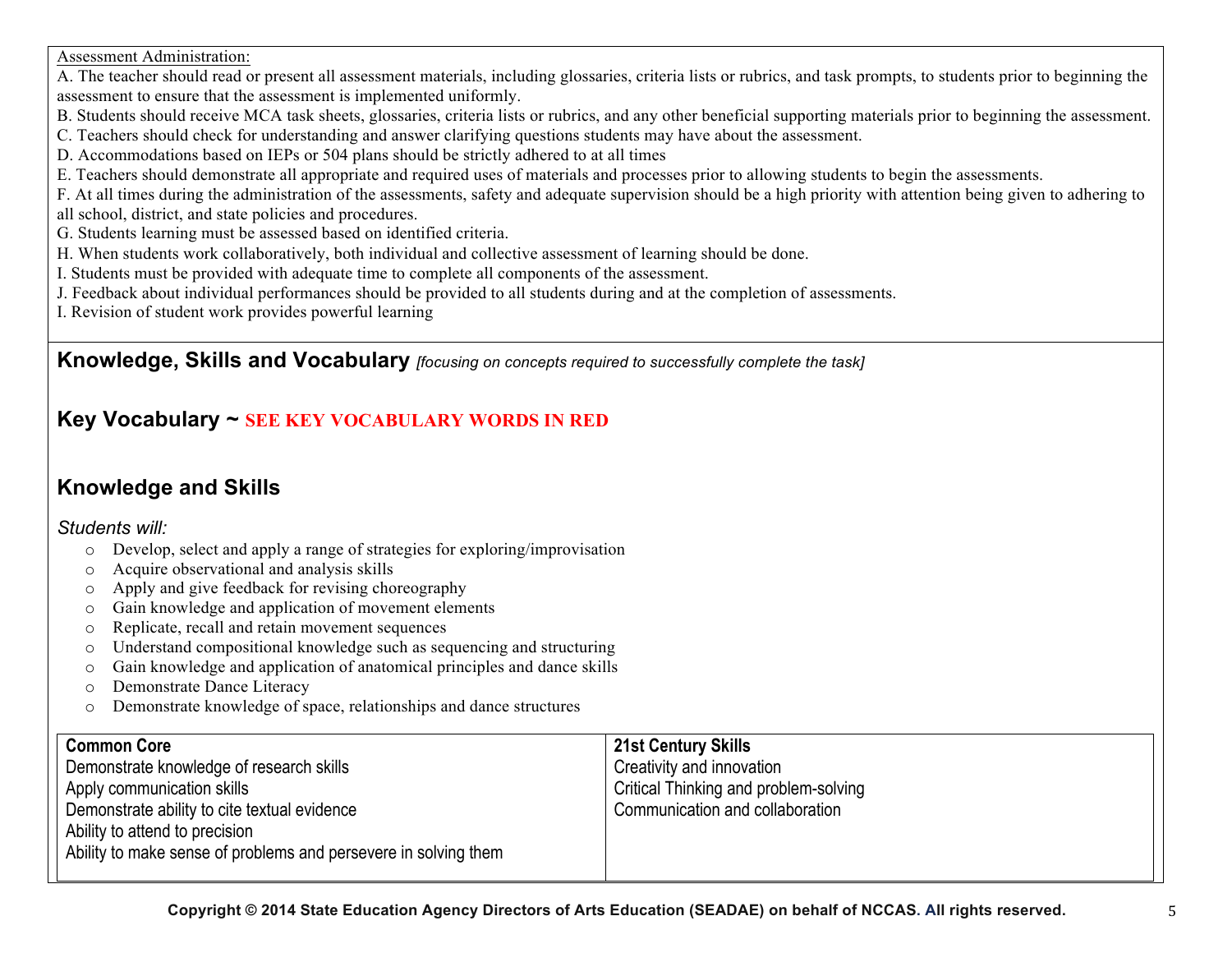| <b>Blooms</b><br>Remember<br>Understand<br>Apply<br>Analyze<br>Evaluate<br>Create                                                                                                                                                                                                                                                                                                                                                                                                                     | <b>DOK</b><br>Use reasoning and evidence to support inference<br>Apply a concept in other contexts<br>Solve routine multiple-step problems<br>Analyze and synthesize information from multiple sources<br>Describe and illustrate how common themes are found across different<br>cultures<br>Construct meaning through works of art |
|-------------------------------------------------------------------------------------------------------------------------------------------------------------------------------------------------------------------------------------------------------------------------------------------------------------------------------------------------------------------------------------------------------------------------------------------------------------------------------------------------------|--------------------------------------------------------------------------------------------------------------------------------------------------------------------------------------------------------------------------------------------------------------------------------------------------------------------------------------|
| <b>Habits of Mind</b><br>Persisting<br>Listening to others with Understanding and Empathy<br><b>Thinking Flexibly</b><br>Striving for Accuracy and Precision<br>Questioning and Posing Problems<br>Applying Past Knowledge to New Situations<br>Thinking and Communication with Clarity and Precision<br><b>Gathering Data from all Senses</b><br>Creating, Imagining, Innovating<br>Responding with Wonder and Awe<br>Taking responsible risks<br>Thinking interdependently<br>Learning continuously |                                                                                                                                                                                                                                                                                                                                      |

| <b>Strategies for Inclusion (Specially designed instruction and</b><br>support for students with disabilities to provide equitable learning<br>opportunities. This may be filled in by individual teachers based<br>on their own students' needs.) | <b>Differentiation Strategies</b> (Instructional approaches that<br>respond to individual student needs and strengths to maximize<br>student learning and success.) |  |  |  |  |
|----------------------------------------------------------------------------------------------------------------------------------------------------------------------------------------------------------------------------------------------------|---------------------------------------------------------------------------------------------------------------------------------------------------------------------|--|--|--|--|
| http://www.ascd.org/publications/books/100216/chapters/Understanding-Differentiated-Instruction@-Building-a-Foundation-for-Leadership.aspx<br>http://hepg.org/her-home/issues/harvard-educational-review-volume-83-number-1/herarticle/ 1229       |                                                                                                                                                                     |  |  |  |  |
|                                                                                                                                                                                                                                                    | links (download April 26, 2014):                                                                                                                                    |  |  |  |  |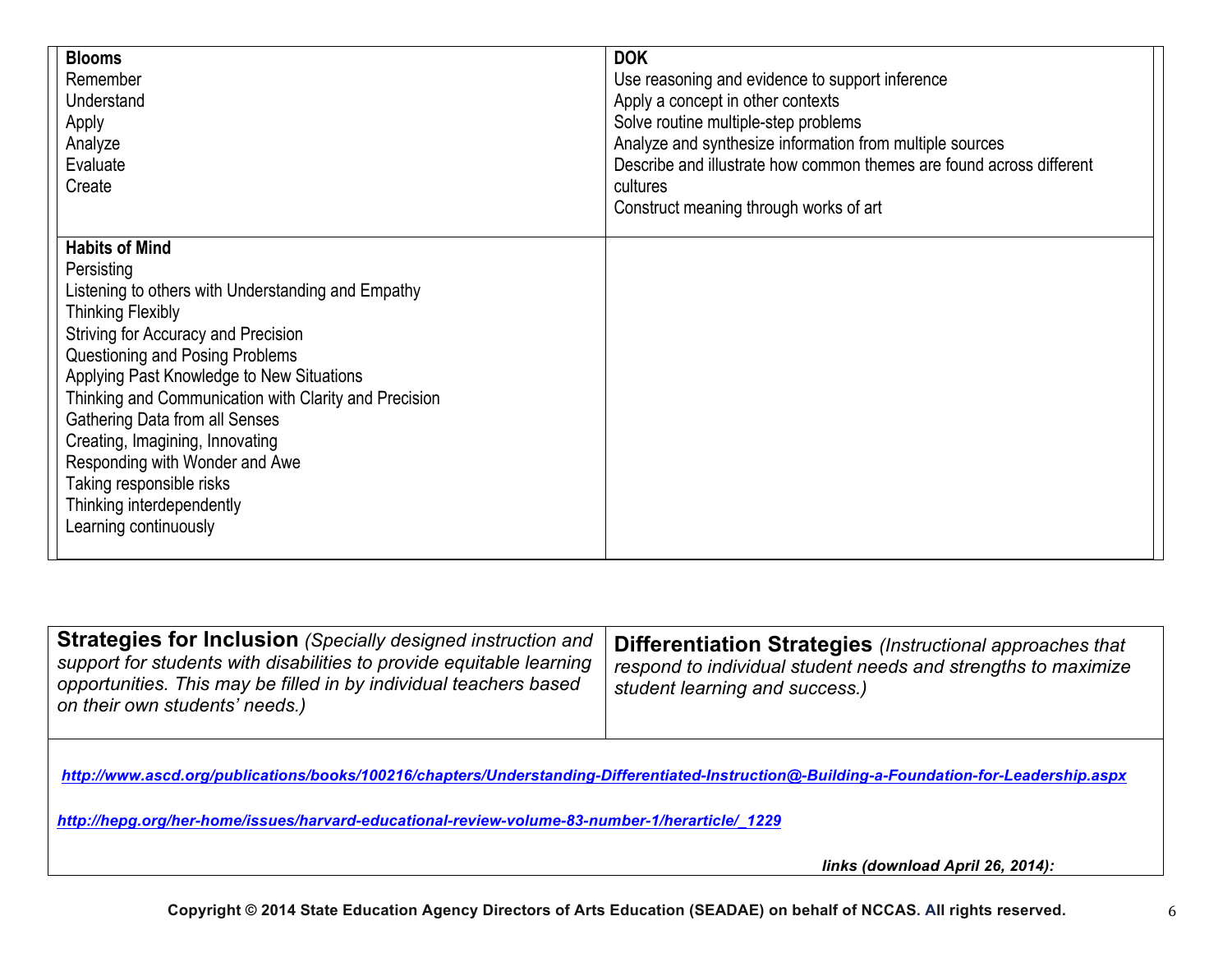**Resources** *[resources necessary to carry out assessment (digital recording device, images, video, audio, specific media, specific technology, etc.]*

Digital Recording Devise

Textbooks/handouts/references on dance content

Access to Computers/IPad/Smart Phones (for electronic research and documentation)

**Scoring Devices** *[rubrics, checklists, rating scales, etc. based on the Traits]*

See Appendix A: 5<sup>th</sup> Grade MCA Checklist Rubric

See Appendix B: 5<sup>th</sup> Grade MCA Holistic Rubric

| <b>Assessment Focus ~ CREATING</b>                         |                                                                                                                                               |                                                     |                                                              |                                                                                                                                                                                                                                                                                           |                                                                                                                                                                                                                                                                                                                         |
|------------------------------------------------------------|-----------------------------------------------------------------------------------------------------------------------------------------------|-----------------------------------------------------|--------------------------------------------------------------|-------------------------------------------------------------------------------------------------------------------------------------------------------------------------------------------------------------------------------------------------------------------------------------------|-------------------------------------------------------------------------------------------------------------------------------------------------------------------------------------------------------------------------------------------------------------------------------------------------------------------------|
| <b>Artistic Process</b><br>or Process<br><b>Components</b> | <b>Enduring</b><br><b>Understandings</b>                                                                                                      | <b>Essential</b><br><b>Questions</b>                | Anchor<br><b>Standards</b>                                   | <b>Key Traits</b>                                                                                                                                                                                                                                                                         | <b>Performance Standards</b>                                                                                                                                                                                                                                                                                            |
|                                                            |                                                                                                                                               |                                                     |                                                              |                                                                                                                                                                                                                                                                                           |                                                                                                                                                                                                                                                                                                                         |
| Creating: Explore                                          | Choreographers use a<br>variety of sources as<br>inspiration and transform<br>concepts and ideas into<br>movement for artistic<br>expression. | Where do<br>choreographers get<br>ideas for dances? | Generate and<br>conceptualize<br>artistic ideas<br>and work. | Use multiple<br>strategies for<br>sourcing movement<br>Identify and<br>articulate personal<br>preferences of<br>movement<br>Solve multi step<br>movement problems<br>to generate original<br>movement<br>Articulate reasons for<br>artistic choices<br>Demonstrate use of<br>the elements | a. Build content for choreography using<br>several stimuli (for example, music/sound,<br>text, objects, images, notation, observed<br>dance, experiences, literary forms, natural<br>phenomena, current news, social events).<br>b. Construct and solve multiple movement<br>problems to develop choreographic content. |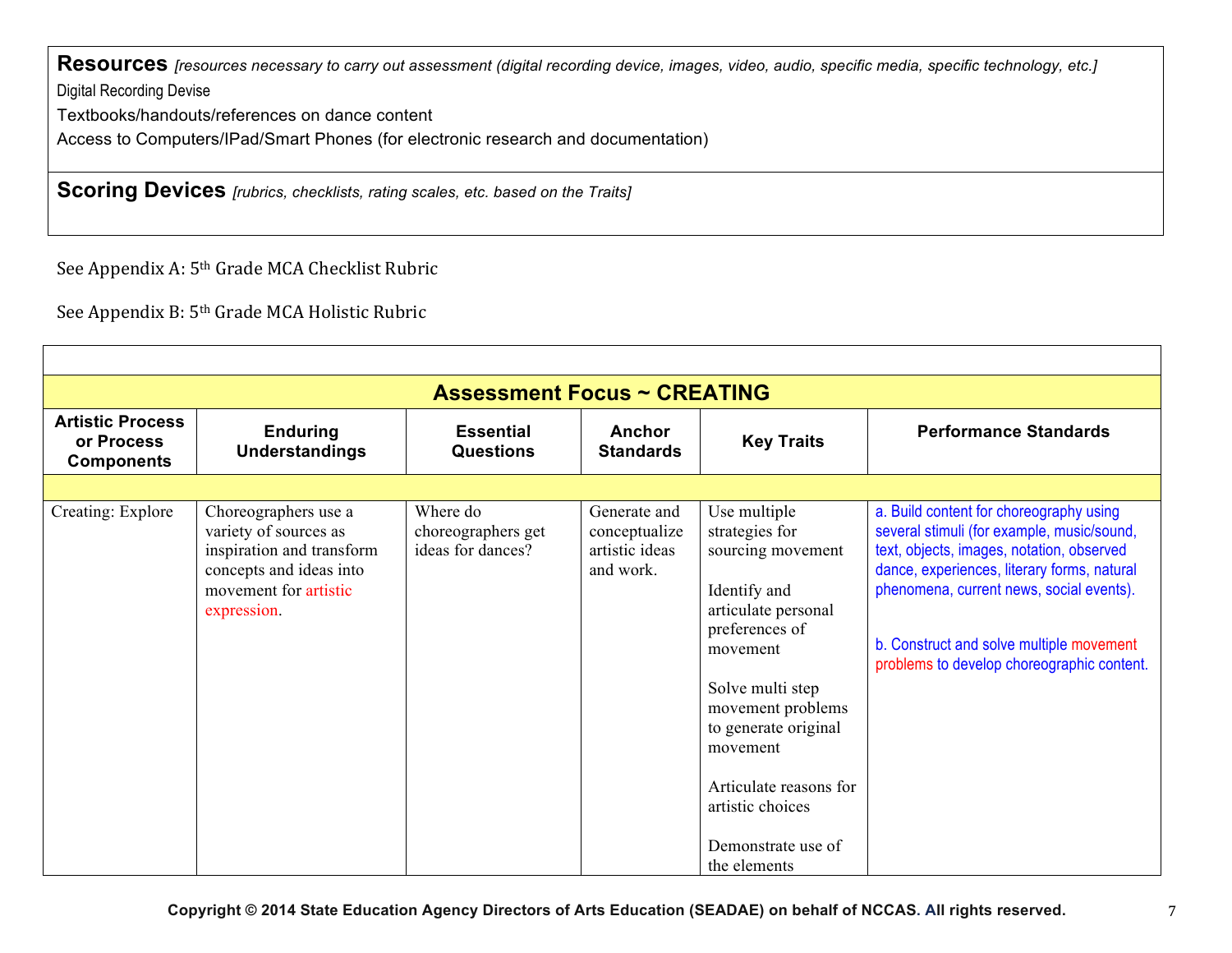| Creating: Plan   | The elements of dance,<br>dance structures, and<br>choreographic devices<br>serve as both a foundation<br>and a departure point for<br>choreographers | What influences<br>choice-making in<br>creating<br>choreography? | Organize and<br>develop<br>artistic ideas<br>and work | Work effectively in a<br>collaborative<br>situation<br>Demonstrate<br>effective use of basic<br>choreographic<br>structure(s)<br>Discuss how the<br>dance communicated<br>artistic intent<br>Give and receive<br>feedback on<br>movement choices | a. Manipulate or modify a variety of<br>choreographic devices to expand<br>choreographic possibilities and develop a<br>main idea. Explain reasons for movement<br>choices.<br>b. Develop a dance study by selecting a<br>specific movement vocabulary to<br>communicate a main idea. Discuss how the<br>dance communicates non-verbally. |  |
|------------------|-------------------------------------------------------------------------------------------------------------------------------------------------------|------------------------------------------------------------------|-------------------------------------------------------|--------------------------------------------------------------------------------------------------------------------------------------------------------------------------------------------------------------------------------------------------|-------------------------------------------------------------------------------------------------------------------------------------------------------------------------------------------------------------------------------------------------------------------------------------------------------------------------------------------|--|
|                  |                                                                                                                                                       |                                                                  |                                                       |                                                                                                                                                                                                                                                  |                                                                                                                                                                                                                                                                                                                                           |  |
| Creating: Revise | Choreographers analyze,<br>evaluate, refine, and<br>document their work to<br>communicate meaning.                                                    | How do choreographers<br>documentation to impro-                 | Refine and<br>complete<br>artistic work.              | Revise/refine<br>choreography based<br>on feedback or<br>personal reflection                                                                                                                                                                     | a. Explore through movement the feedback<br>from others to expand choreographic<br>possibilities for a short dance study that<br>communicates artistic intent. Explain the<br>movement choices and refinements.<br>b. Record changes in a dance sequence<br>through writing, symbols, or a form of media<br>technology.                   |  |

**Benchmarked Student Work** *[Above Standard, At Standard, Near Standard and Below Standard work to illustrate expectations on web site]*

**(Anchor work to be collected and scored as MCA is piloted)**

**Copyright © 2013 State Education Agency Directors of Arts Education (SEADAE) on behalf of NCCAS. All rights reserved.** http://nccas.wikispaces.com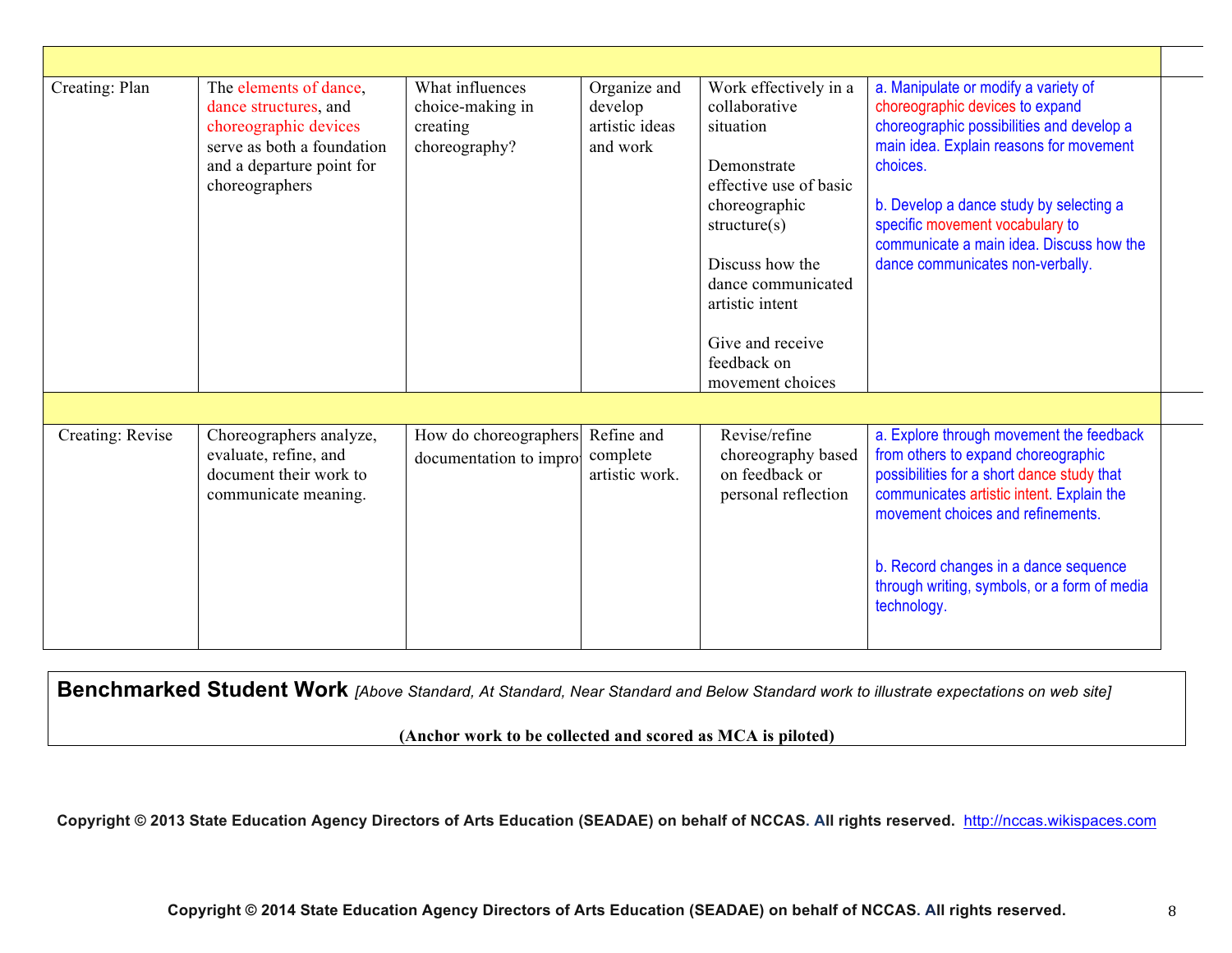Appendix A: 5th Grade MCA Checklist Rubric

Student Name:\_\_\_\_\_\_\_\_\_\_\_\_\_\_\_\_\_\_\_\_\_\_\_\_\_\_\_\_\_\_\_\_\_\_\_\_\_\_\_\_\_\_\_\_\_\_\_\_\_\_\_\_\_\_\_\_ Date:\_\_\_\_\_\_\_\_\_\_\_\_\_\_\_\_\_\_\_\_\_\_\_\_\_\_\_\_\_\_\_\_\_\_

Collaboratively create and perform an original dance study inspired by the theme of "Individual" and "Community". Perform the dance for different audiences and venues (e.g. in dance class, for another class, at a school assembly, etc.). Participate in a class discussion about the dance-making process.

| Task/Key Traits        | Evidence                                  | <b>Documentation (for Process</b> | <b>Not</b> | Observed |
|------------------------|-------------------------------------------|-----------------------------------|------------|----------|
|                        |                                           | Portfolio)                        | Observed   |          |
|                        | Brainstorm list of words/circle three     | Journal Entry                     |            |          |
|                        | favorite                                  |                                   |            |          |
|                        | Self portrait dance                       | Recorded                          |            |          |
|                        | Feedback to others                        | Written/or Oral (recorded)        |            |          |
|                        | Revised dance based on feedback           | Recorded                          |            |          |
|                        | Participation in discussion on how        | Oral/recorded                     |            |          |
|                        | movement communicate                      |                                   |            |          |
| Part 2: Community      |                                           |                                   |            |          |
|                        | Brainstorm list community aspects         | Photo of chart                    |            |          |
|                        | Teach individual community movement       | Recorded                          |            |          |
|                        | Explanation of how this movement reflects | Written/or Oral (recorded)        |            |          |
|                        | the people, attitudes and values of your  |                                   |            |          |
|                        | community                                 |                                   |            |          |
|                        | Community dance study                     | Recorded                          |            |          |
| Part 3: Individual and |                                           |                                   |            |          |
| Community              |                                           |                                   |            |          |
|                        | Multiple drafts of individual/community   | Recorded                          |            |          |
|                        | dance                                     |                                   |            |          |
|                        | Completed Video analysis                  | Written                           |            |          |
|                        | Revised individual/community dance        | Recorded                          |            |          |
|                        | w/accompaniment                           |                                   |            |          |
|                        | Practice log/improvement plan             | Journal Entry                     |            |          |
|                        | Performance                               | Recorded                          |            |          |
|                        | Post performance Discussion               | Recorded                          |            |          |

Comments: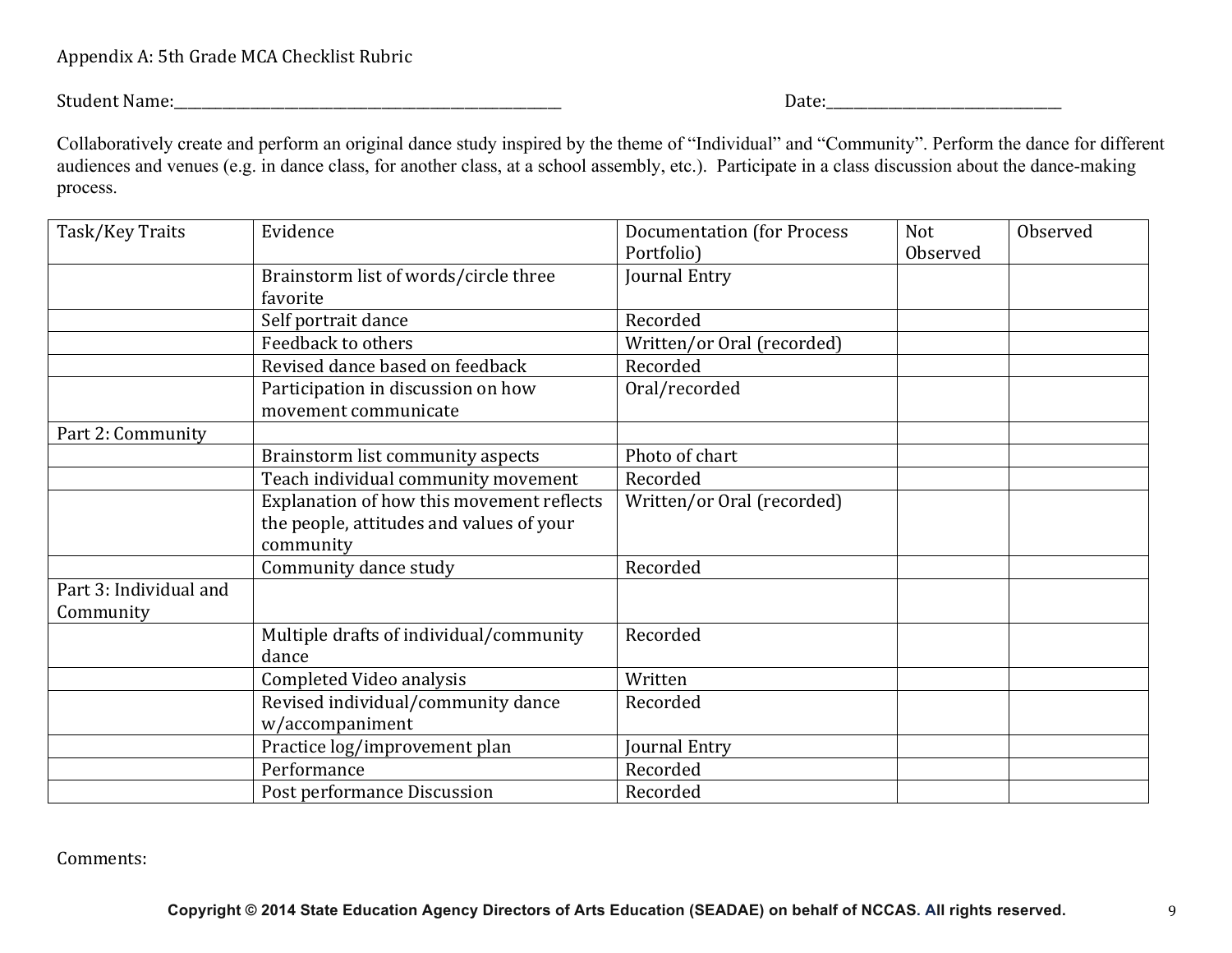Collaboratively create and perform an original dance study inspired by the theme of "Individual" and "Community". Perform the dance for different audiences and venues (e.g. in dance class, for another class, at a school as in a class discussion about the dance-making process.

| <b>Task</b>                                                                                                                                                                                                                                                                                                                                                                                                                                                                                                                                                                      | <b>At Standard</b>                                                                                                                                                                                                                                                                                                                                                              | <b>Near Standard</b>                                                                                                                                                                                                                                                                                                                                                                                           | <b>Below Standard</b>                                                                                                                                                                                                                                                                                                                                                                                                        |
|----------------------------------------------------------------------------------------------------------------------------------------------------------------------------------------------------------------------------------------------------------------------------------------------------------------------------------------------------------------------------------------------------------------------------------------------------------------------------------------------------------------------------------------------------------------------------------|---------------------------------------------------------------------------------------------------------------------------------------------------------------------------------------------------------------------------------------------------------------------------------------------------------------------------------------------------------------------------------|----------------------------------------------------------------------------------------------------------------------------------------------------------------------------------------------------------------------------------------------------------------------------------------------------------------------------------------------------------------------------------------------------------------|------------------------------------------------------------------------------------------------------------------------------------------------------------------------------------------------------------------------------------------------------------------------------------------------------------------------------------------------------------------------------------------------------------------------------|
| Task 1.1: Brainstorm words that best describe you.<br>Explore how these words can be expressed in<br>movement in various ways. Select favorite words and<br>corresponding movements and create a draft of a<br>danced self-portrait. Discuss how the movements<br>communicate non-verbally. Document your process in a<br>journal entry.                                                                                                                                                                                                                                         | Student submitted completed documentation of<br>brainstorm, notation of favorite words, and movement<br>exploration. Completed and recorded draft of self-portrait<br>dance that clearly expresses the selected words.<br>Participated in class discussion on identified topics.<br>Submitted a completed journal entry with documentation<br>of process.                       | Documentation of brainstorm, notation of favorite words,<br>movement exploration, and draft of self-portrait dance<br>need limited revision or there is a missing component. All<br>work has been documented and it is clear where the<br>individual has contributed to the larger work. Will be able<br>to resubmit before final deadline.                                                                    | Documentation of brainstorm, notation of favorite words.<br>movement exploration, and draft of self-portrait dance<br>need a lot of revision, or there are many missing<br>components. Student contribution may be unclear and is<br>not well documented. Needs more time to work on this<br>task. Will not be able to submit work on required<br>timeframe.                                                                 |
| Task 1.2: Give a list of your selected words to a partner.<br>Perform your draft self-portrait for your partner. Gather<br>feedback on how clearly the movement reflects your<br>chosen words. Apply feedback to further clarify your self-<br>portrait. Explain movement choices and refinements in a<br>journal entry.                                                                                                                                                                                                                                                         | Student participated in feedback process by performing<br>draft of self-portrait dance for partner, observing<br>partner's self-portrait dance, receiving feedback on own<br>dance and giving feedback on partner's dance. Applied<br>feedback to draft of self-portrait dance. Submitted a<br>completed journal entry with explanation of movement<br>choices and refinements. | Participation in feedback process, application of<br>feedback to draft of self-portrait dance, and/or journal<br>entry need limited revision or there is a missing<br>component. All work has been documented and it is<br>clear where the individual has contributed to the larger<br>work. Will be able to resubmit before final deadline.                                                                   | Participation in feedback process, application of<br>feedback to draft of self-portrait dance, and/or journal<br>entry need a lot of revision, or there are many missing<br>components. Student contribution may be unclear and is<br>not well documented. Needs more time to work on this<br>task. Will not be able to submit work on required<br>timeframe.                                                                |
| Task 1.3: Extend and develop your solo by modifying the<br>movement in two different ways using the elements of<br>dance. In a journal entry, note reasons for movement<br>choices. Perform your revised solo for the class and be<br>prepared to explain how you applied the earlier feedback<br>to improve your solo. Record revised solo.                                                                                                                                                                                                                                     | Student extended and developed solo using two different<br>movement modifications. Submitted journal entry with<br>articulate reasoning for movement choices. Performed<br>revised solo for the class and provided documentation of<br>how earlier feedback was applied to improve the draft<br>solo.                                                                           | Extended solo, journal entry, performance, and/or<br>documentation of application of feedback need limited<br>revision or there is a missing component. All work has<br>been documented and it is clear where the individual has<br>contributed to the larger work. Will be able to resubmit<br>before final deadline.                                                                                         | Extended solo, journal entry, performance, and/or<br>documentation of application of feedback need a lot of<br>revision, or there are many missing components. Student<br>contribution may be unclear and is not well documented.<br>Needs more time to work on this task. Will not be able to<br>submit work on required timeframe.                                                                                         |
| Task 2.1: With your classmates, discuss and chart the<br>term "community." Identify and describe the different<br>communities to which you belong. Conduct research on<br>your community. Bring back a movement, step, or<br>phrase that is done by members of your community or<br>that expresses something about your community.<br>Explain how this movement reflects the people, attitudes<br>and values of your community. Working with a small<br>group, teach community movements to each other.<br>Provide feedback to group members to assist in learning<br>movements. | Student provided documentation of group discussion on<br>identified topic. Submitted research notes on chosen<br>community, a movement, step, or phrase done by the<br>community, and explanation of how this movement<br>reflects aspects of that community. Collaborated with<br>group to teach and learn community movements.                                                | Documentation of group discussion, research notes,<br>movement, step, or phrase done by the community,<br>and/or explanation of how the movement reflects aspects<br>of the community need limited revision or there is a<br>missing component. All work has been documented and<br>it is clear where the individual has contributed to the<br>larger work. Will be able to resubmit before final<br>deadline. | Documentation of group discussion, research notes,<br>movement, step, or phrase done by the community,<br>and/or explanation of how the movement reflects aspects<br>of the community need a lot of revision, or there are<br>many missing components. Student contribution may be<br>unclear and is not well documented. Needs more time to<br>work on this task. Will not be able to submit work on<br>required timeframe. |
| Task 2.2: In your small groups use the various<br>community movements to create a dance study that<br>represents your group as a collective community.                                                                                                                                                                                                                                                                                                                                                                                                                           | Collaborated with small group to create dance study that<br>represents the group as a collective community.<br>Provided written/recorded documentation of collaborative<br>contributions.                                                                                                                                                                                       | Dance study needs limited revision or there is a missing<br>component. All work has been documented and it is<br>clear where the individual has contributed to the larger<br>work. Will be able to resubmit before final deadline.                                                                                                                                                                             | Dance study needs a lot of revision, or there are many<br>missing components. Student contribution may be<br>unclear and is not well documented. Needs more time to<br>work on this task. Will not be able to submit work on<br>required timeframe.                                                                                                                                                                          |
| Task 3.1: In your small groups discuss the focusing<br>question, "How can you create a group dance piece that<br>communicates the idea of Individual and Community?"<br>Consider how different groupings and spatial formations<br>can be used to convey your meaning. Experiment with<br>various ways to structure your dance, using your self-<br>portrait solo material and your group's community<br>phrase.                                                                                                                                                                 | Student provided documentation of group discussion on<br>identified topics. Collaborated with group on multiple<br>drafts of dance, using different groupings, spatial<br>formations, and structures using self-portrait solo<br>material and the group's community phrase. Provided<br>written/recorded documentation of collaborative<br>contributions.                       | Documentation group discussion and/or revised drafts of<br>dance study need limited revision or there is a missing<br>component. All work has been documented and it is<br>clear where the individual has contributed to the larger<br>work. Will be able to resubmit before final deadline.                                                                                                                   | Documentation group discussion and/or revised drafts of<br>dance study need a lot of revision, or there are many<br>missing components. Student contribution may be<br>unclear and is not well documented. Needs more time to<br>work on this task. Will not be able to submit work on<br>required timeframe.                                                                                                                |